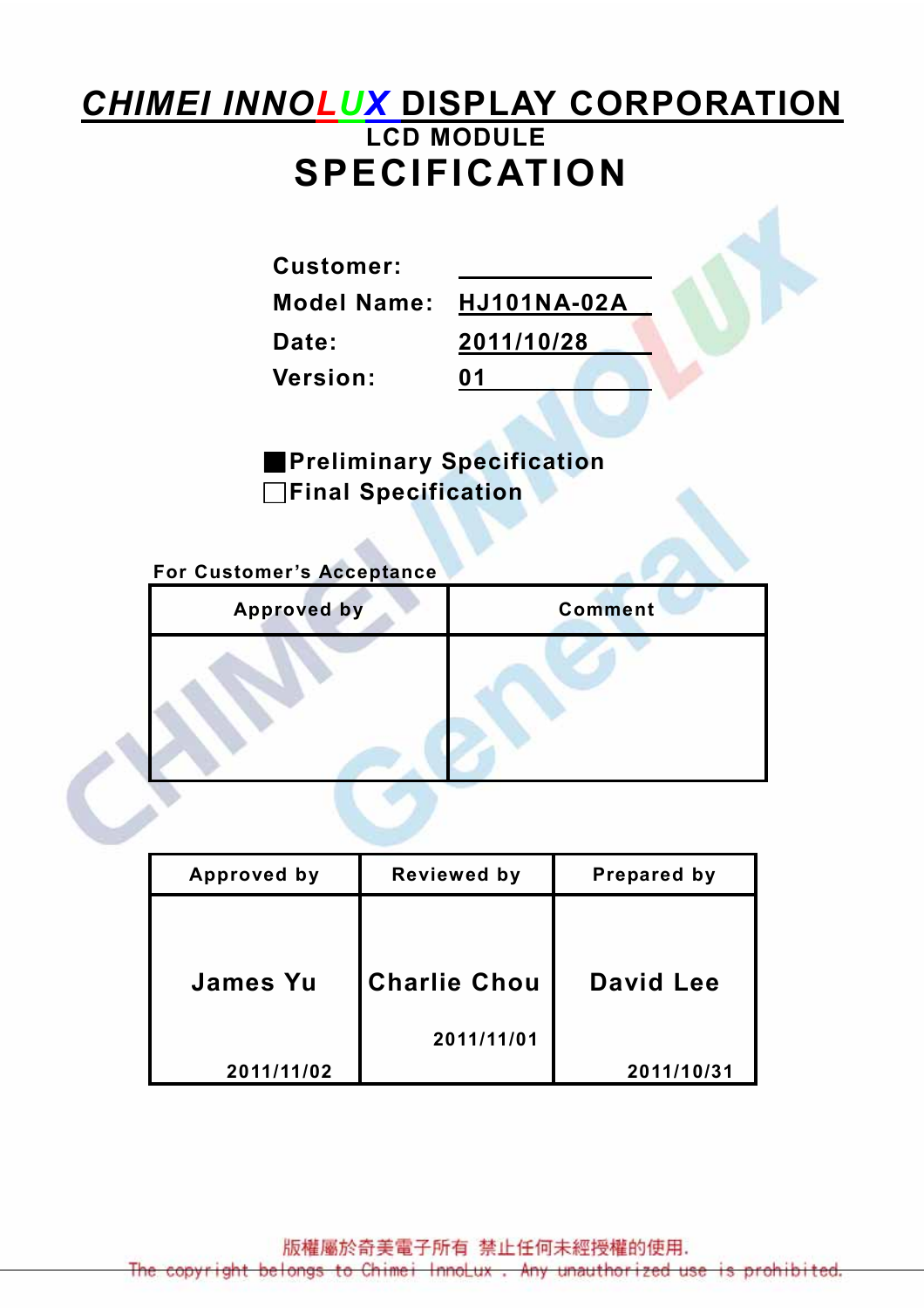CHIMEI InnoLux copyright 2004 All rights reserved, Copying forbidden.

| Version     | Revise<br>Date | Page | Content          |
|-------------|----------------|------|------------------|
| Pre-Spec.01 | 2011/10/28     |      | Initial Release. |
|             |                |      |                  |

#### Record of Revision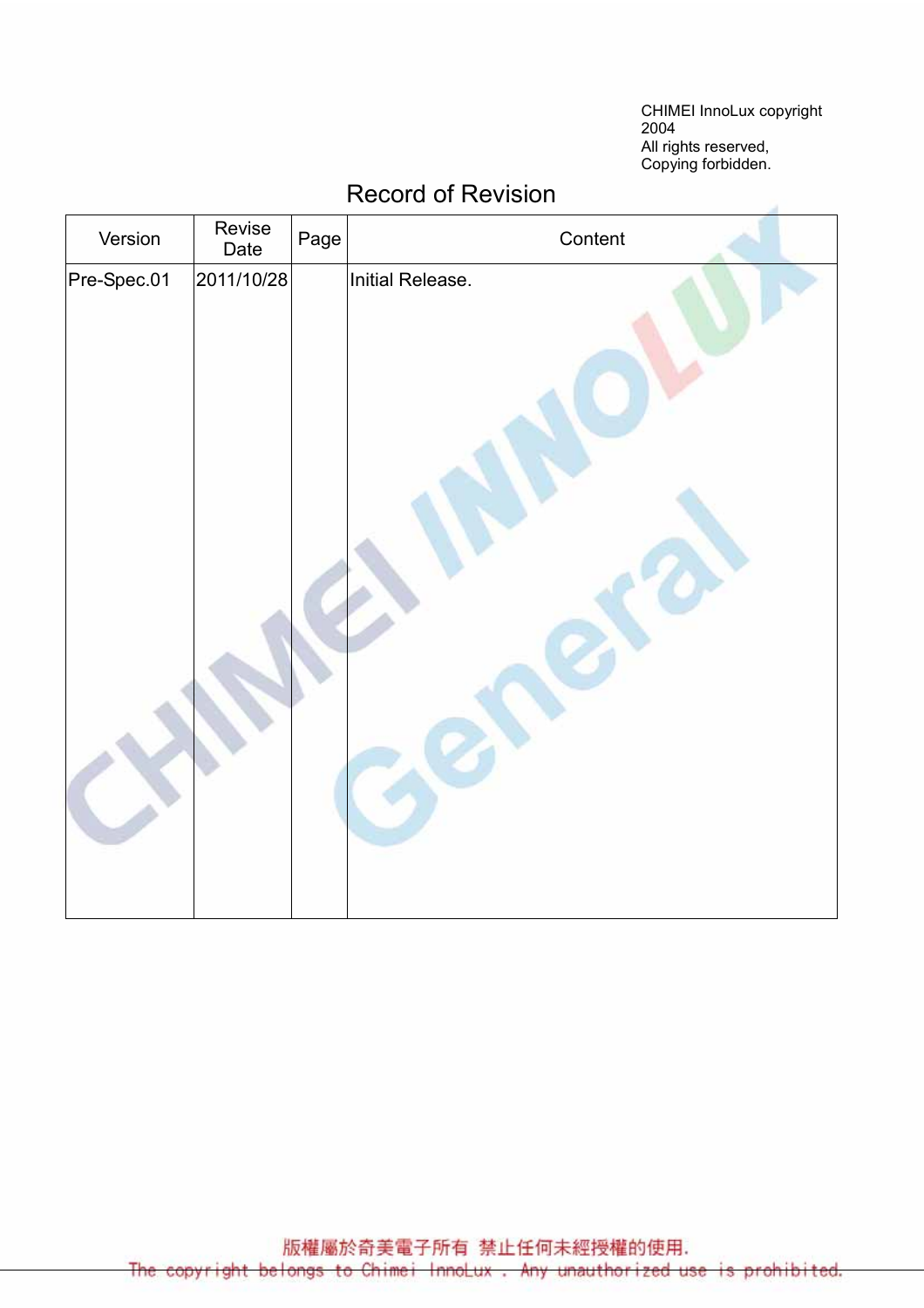# **CHIMEI INNOLUX**

#### **Contents**

|    | 3.3.5. Data Input Format 11 |  |
|----|-----------------------------|--|
|    |                             |  |
| 5. | Reliability Test Items      |  |
|    |                             |  |
|    |                             |  |
|    |                             |  |
|    |                             |  |
|    |                             |  |
|    |                             |  |
|    |                             |  |
|    |                             |  |
|    |                             |  |
|    |                             |  |
|    |                             |  |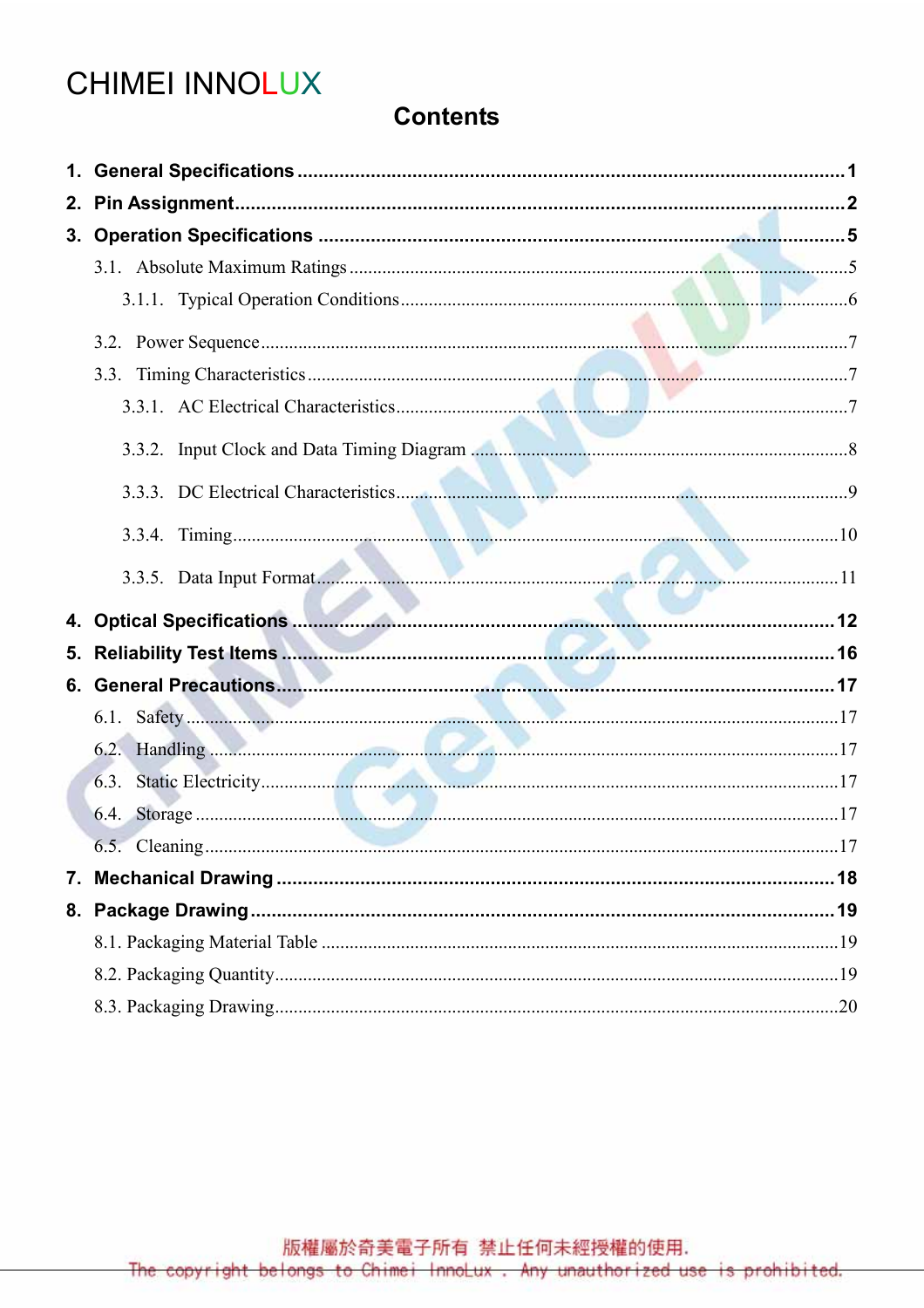# CHIMEI INNOLUX Date :2011/11/02 Page:1/20 1. General Specifications

| No.            | <b>Item</b>                     | <b>Specification</b>                            | <b>Remark</b> |
|----------------|---------------------------------|-------------------------------------------------|---------------|
| 1              | <b>LCD</b> size                 | 10.1 inch(Diagonal)                             |               |
| $\overline{2}$ | Driver element                  | a-Si TFT active matrix                          |               |
| 3              | Resolution                      | 1280 $\times$ 3(RGB) $\times$ 800               |               |
| 4              | Display mode                    | Normally White, Transmissive                    |               |
| 5              | Dot pitch                       | $0.0565(W) \times 0.1695(H)$ mm                 |               |
| 6              | Active area                     | 216.96(W) $\times$ 135.6(H) mm                  |               |
| $\overline{7}$ | Module size                     | 229.46 (W) $\times$ 149.1(H) $\times$ 3.4(D) mm | Note 1        |
| 8              | Surface treatment               | <b>Hard Coating</b>                             |               |
| 9              | Color arrangement               | <b>RGB-stripe</b>                               |               |
| 10             | Interface                       | <b>Digital</b>                                  |               |
| 11             | View direction (Gray Inversion) | 12 O'Clock                                      |               |
| 12             | Backlight power consumption     | TBD (Typ.)                                      | Note 2        |
| 13             | Panel power consumption         | <b>TBD</b>                                      | Note 3        |
| 14             | Weight                          | <b>TBD</b>                                      |               |

Note 1: Refer to Mechanical Drawing.

Note 2: Including LED Driver power consumption.

Note 3: Including T-con Board power consumption.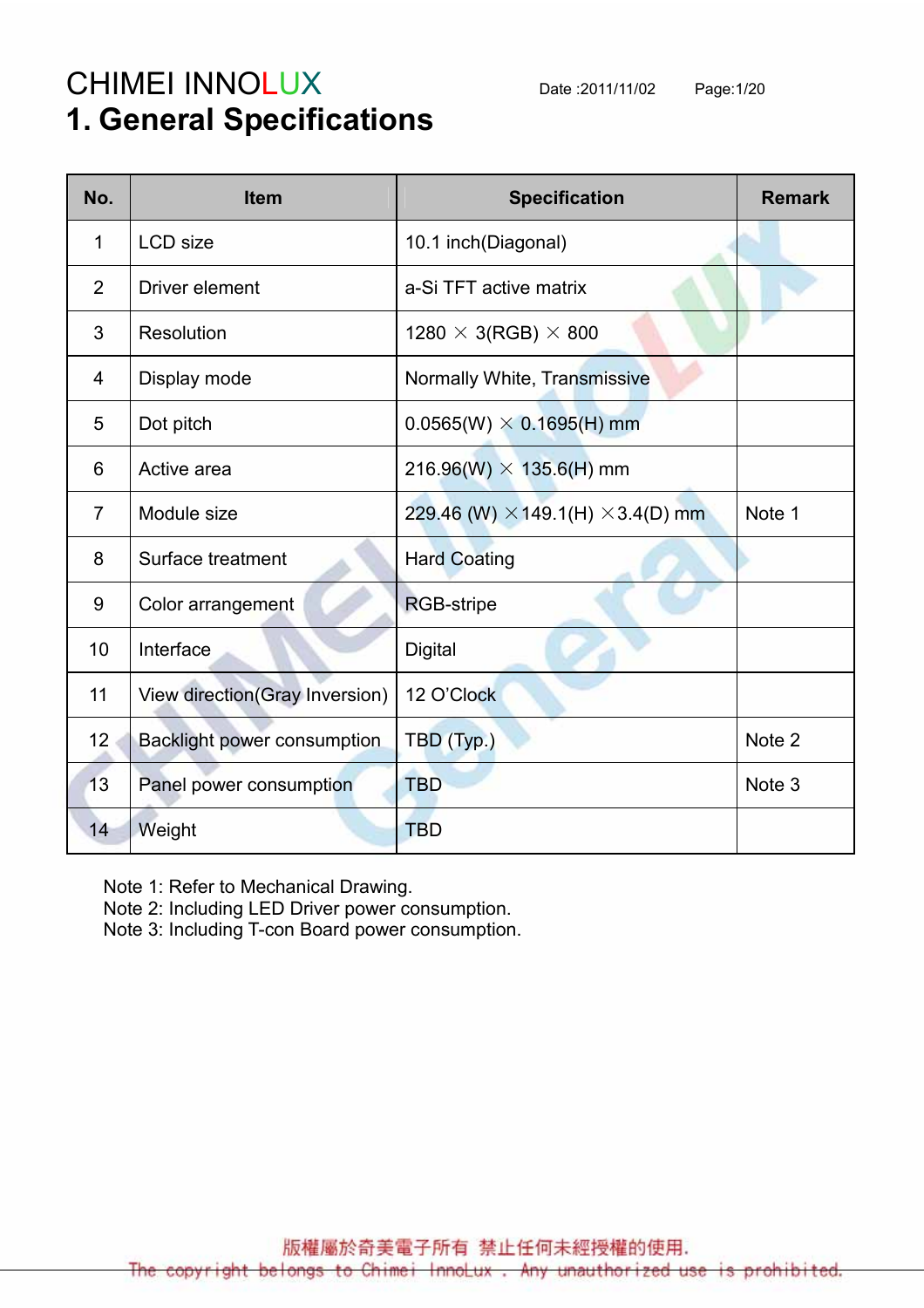# CHIMEI INNOLUX Date :2011/11/02 Page:2/20 2. Pin Assignment

FPC Connector is used for the module electronics interface. The model is F62240-H1210A manufactured by Vigorconn.

| Pin No.        | Symbol           | $II$         | <b>Function</b>                   | <b>Remark</b>     |
|----------------|------------------|--------------|-----------------------------------|-------------------|
| 1              | <b>Dither</b>    | L            | 6/8bit selection                  | Note <sub>1</sub> |
| $\overline{2}$ | $V_{DD}$         | P            | Power Voltage for digital circuit |                   |
| 3              | $V_{DD}$         | P            | Power Voltage for digital circuit |                   |
| 4              | <b>NC</b>        | ---          | No connection                     |                   |
| 5              | <b>NC</b>        | ---          | No connection                     |                   |
| 6              | L/R              | $\mathbf{I}$ | <b>Horizontal inversion</b>       | Note <sub>2</sub> |
| $\overline{7}$ | U/D              |              | <b>Vertical inversion</b>         | Note <sub>2</sub> |
| 8              | Rxin0-           |              | - LVDS differential data input    |                   |
| 9              | Rxin0+           |              | + LVDS differential data input    |                   |
| 10             | <b>VSS</b>       | P            | Ground                            |                   |
| 11             | Rxin1-           | $\mathsf{I}$ | - LVDS differential data input    |                   |
| 12             | $Rxin1+$         |              | + LVDS differential data input    |                   |
| 13             | <b>VSS</b>       | P            | Ground                            |                   |
| 14             | Rxin2-           | $\mathbf{I}$ | - LVDS differential data input    |                   |
| 15             | Rxin2+           |              | + LVDS differential data input    |                   |
| 16             | <b>VSS</b>       | P            | Ground                            |                   |
| 17             | RxCLK-           |              | - LVDS differential clock input   |                   |
| 18             | RxCLK+           |              | + LVDS differential clock input   |                   |
| 19             | <b>VSS</b>       | P            | Ground                            |                   |
| 20             | Rxin3-           | $\mathbf{I}$ | - LVDS differential data input    |                   |
| 21             | Rxin3+           | $\mathbf{I}$ | + LVDS differential data input    |                   |
| 22             | <b>VSS</b>       | P            | Ground                            |                   |
| 23             | G <sub>LED</sub> | P            | <b>Ground for LED circuit</b>     |                   |
| 24             | G <sub>LED</sub> | P            | <b>Ground for LED circuit</b>     |                   |
| 25             | G <sub>LED</sub> | P            | Ground for LED circuit            |                   |
| 26             | NC               | ---          | No connection                     |                   |

版權屬於奇美電子所有 禁止任何未經授權的使用.

The copyright belongs to Chimei InnoLux. Any unauthorized use is prohibited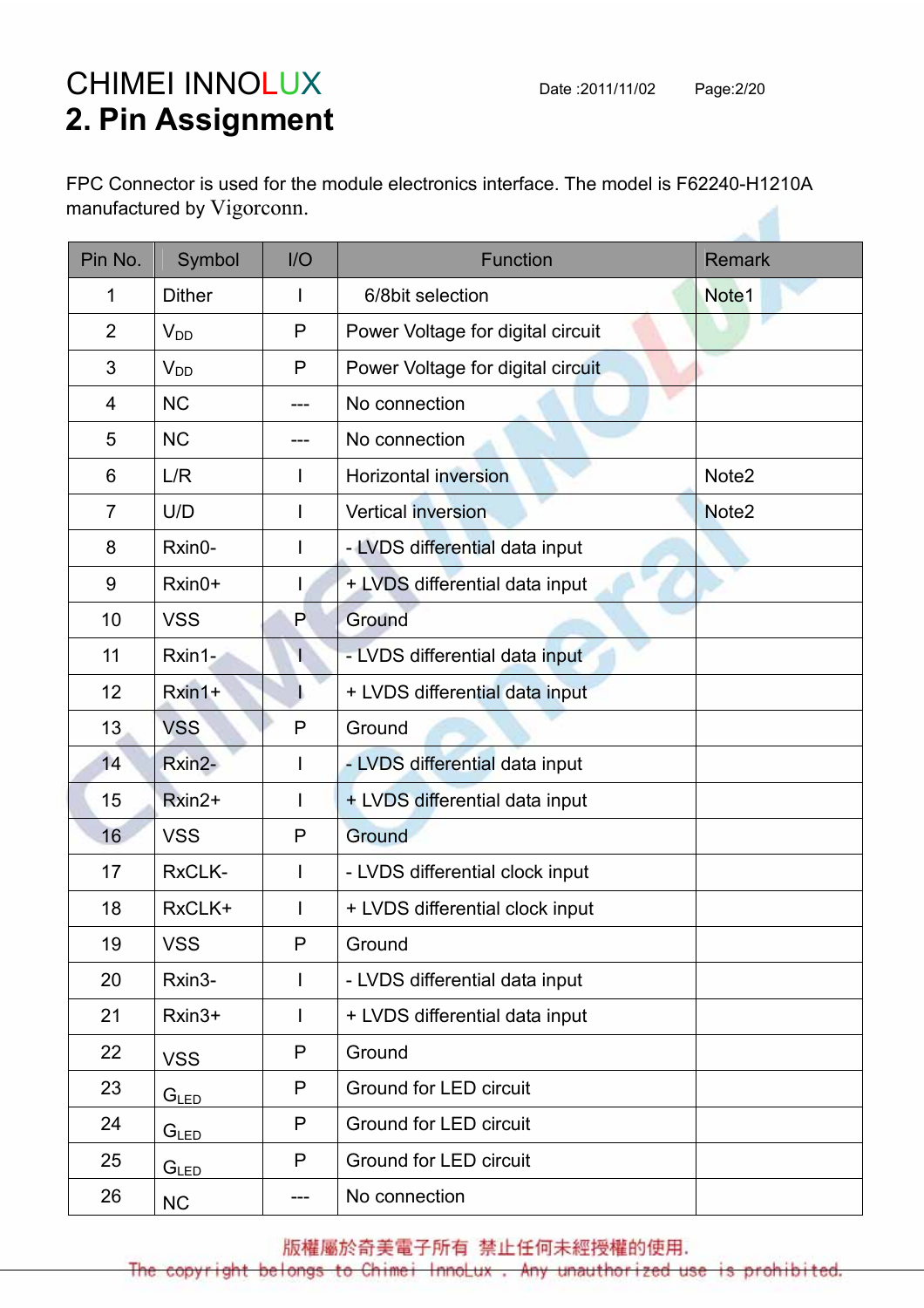| <b>CHIMEI INNOLUX</b> |                |     | Date: 2011/11/02<br>Page: 3/20   |                     |  |  |  |
|-----------------------|----------------|-----|----------------------------------|---------------------|--|--|--|
| 27                    | <b>ADJ</b>     | P   | Adjust the Back Light brightness | Note <sub>3,4</sub> |  |  |  |
| 28                    | NC             |     | No connection                    |                     |  |  |  |
| 29                    | CABC EN1       |     | CABC H/W enable                  | Note <sub>5</sub>   |  |  |  |
| 30                    | CABC EN0       | L   | CABC H/W enable                  | Note <sub>5</sub>   |  |  |  |
| 31                    | $V_{LED}$      | P   | Power Voltage for LED circuit    |                     |  |  |  |
| 32                    | <b>VLED</b>    | P   | Power Voltage for LED circuit    |                     |  |  |  |
| 33                    | <b>VLED</b>    | P   | Power Voltage for LED circuit    |                     |  |  |  |
| 34                    | NC             | --- | No connection                    |                     |  |  |  |
| 35                    | NC             |     | No connection                    |                     |  |  |  |
| 36                    | NC             |     | No connection                    |                     |  |  |  |
| 37                    | NC             |     | No connection                    |                     |  |  |  |
| 38                    | NC             |     | No connection                    |                     |  |  |  |
| 39                    | NC             |     | No connection                    |                     |  |  |  |
| 40                    | N <sub>C</sub> |     | No connection                    |                     |  |  |  |

I: input, O: output, P: Power

Note1: If LVDS input data is 6 bits ,DITHER must be set to High; If LVDS input data is 8 bits ,DITHER must be set to Low.

Note2: When L/R="0", set right to left scan direction.

When L/R="1", set left to right scan direction.

When U/D="0", set top to bottom scan direction.

When U/D="1", set bottom to top scan direction.

Note3: Pin.3 is used to adjust brightness.



When CABC EN="01", user interface image. When CABC\_EN="10", still picture. When CABC<sup>-</sup>EN="11", moving image. When CABC off, don't connect DIMO, else connect it to backlight.

版權屬於奇美電子所有 禁止任何未經授權的使用.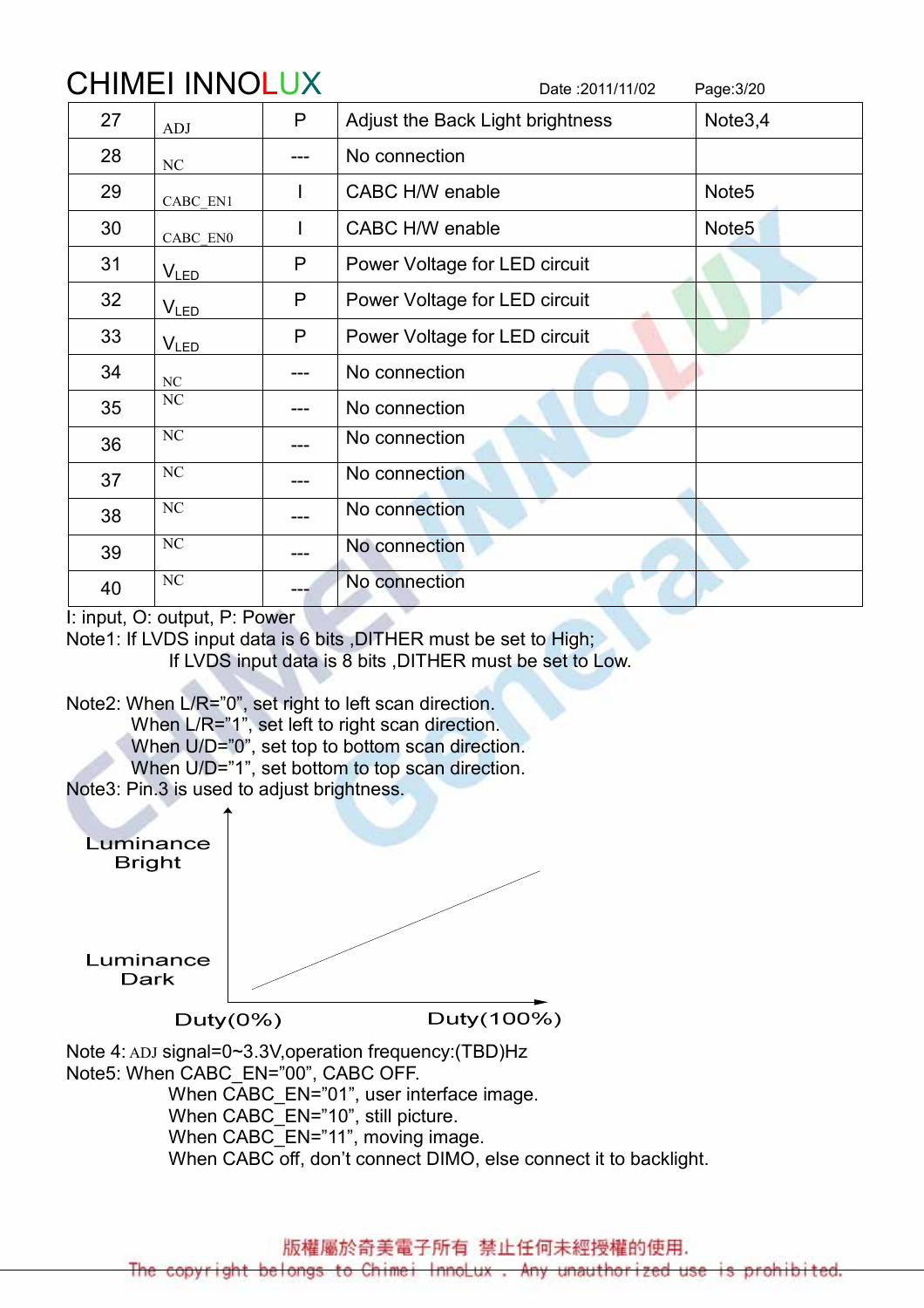# CHIMEI INNOLUX Date :2011/11/02 Page:4/20

Note: Definition of scanning direction. Refer to the figure as below:



版權屬於奇美電子所有 禁止任何未經授權的使用. The copyright belongs to Chimei InnoLux. Any unauthorized use D.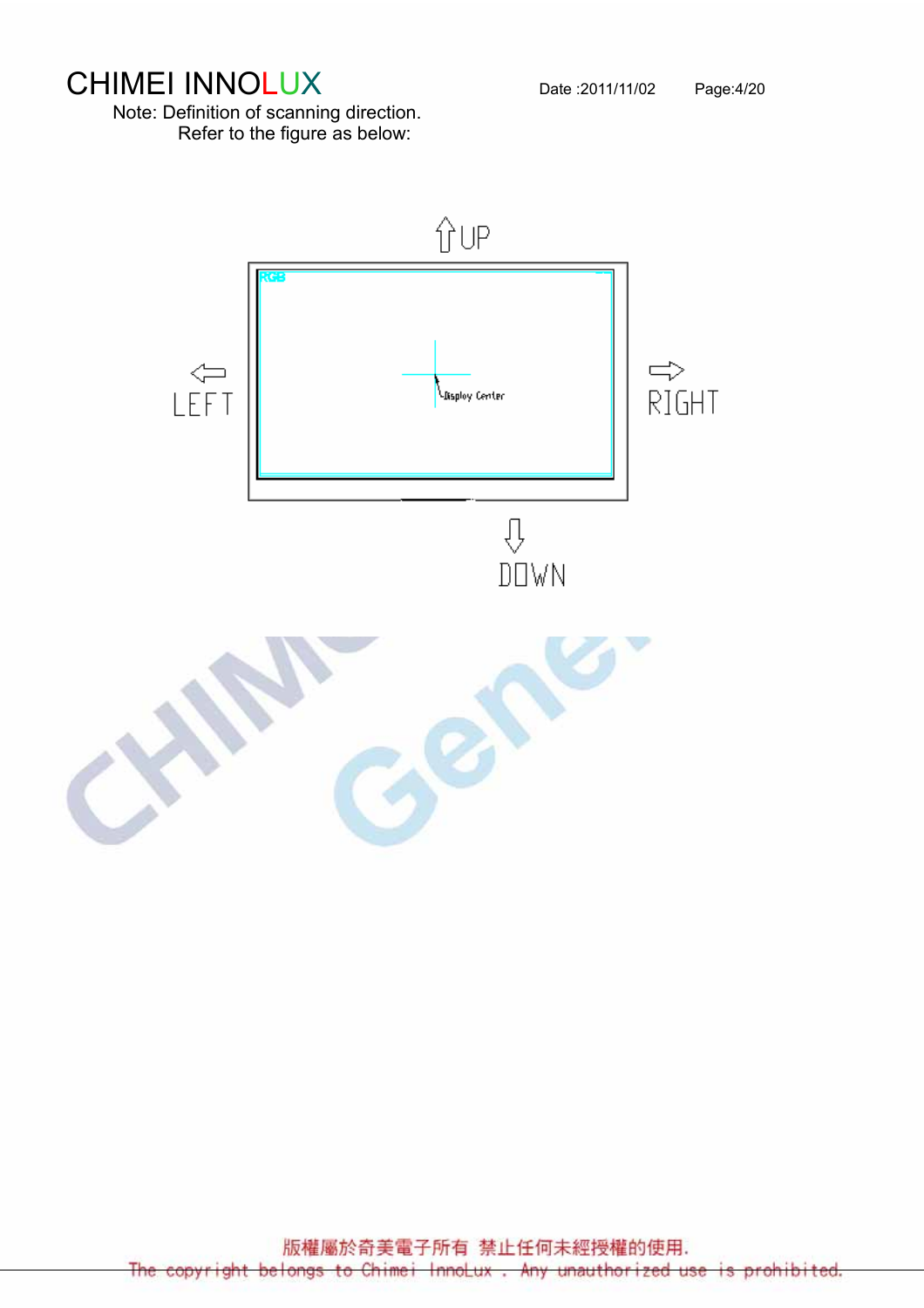### CHIMEI INNOLUX Date :2011/11/02 Page:5/20 3. Operation Specifications

#### (Note 1) Values Item Symbol Min. Max. Unit Remark  $V_{DD}$   $-0.5$   $5.0$  V Power voltage  $V_{LED}$  2.5 6 V Operation Temperature  $T_{OP}$  -10  $\sim$  50  $\degree$ Storage Temperature T<sub>ST</sub> -20 60 ℃

#### 3.1. Absolute Maximum Ratings

Note 1: The absolute maximum rating values of this product are not allowed to be exceeded at any times. Should a module be used with any of the absolute maximum ratings exceeded, the characteristics of the module may not be recovered, or in an extreme case, the module may be permanently destroyed.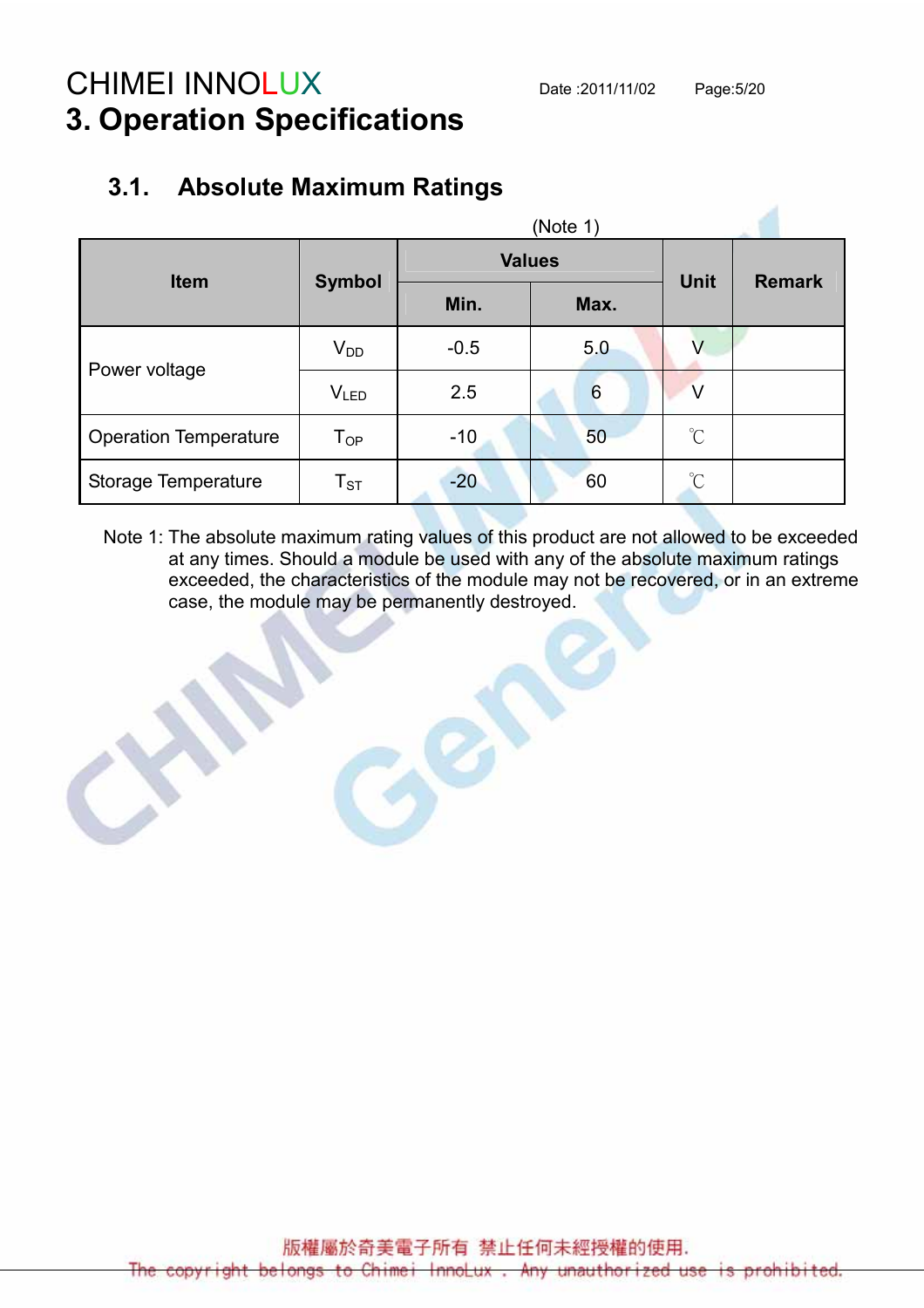## CHIMEI INNOLUX Date :2011/11/02 Page:6/20

#### 3.1.1. Typical Operation Conditions

|                            | <b>Symbol</b>            |                          | <b>Values</b> | <b>Unit</b>              | <b>Remark</b> |        |
|----------------------------|--------------------------|--------------------------|---------------|--------------------------|---------------|--------|
| <b>Item</b>                |                          | Min.                     | Typ.          | Max.                     |               |        |
| <b>Power Voltage</b>       | $V_{DD}$                 | 3.1                      | 3.3           | 3.5                      | V             | Note 1 |
|                            | <b>VLED</b>              | 4.8                      | 5.0           | 5.2                      | $\vee$        | Note 2 |
| <b>Current Consumption</b> | $IV_{DD}$                | $\overline{\phantom{a}}$ | <b>TBD</b>    | <b>TBD</b>               | mA            |        |
|                            | IV <sub>LED</sub>        | $\overline{\phantom{a}}$ | <b>TBD</b>    | <b>TBD</b>               | mA            | Note 3 |
| LED life time              | $\overline{\phantom{0}}$ | $\overline{\phantom{a}}$ | 15,000        | $\overline{\phantom{0}}$ | Hr            | Note 4 |

Note 1:  $V_{DD}$  setting should match the signals output voltage of customer's system board.

- Note 2: LED driving voltage.
- Note 3: LED driving current.
- Note 4: The "LED life time" is defined as the module brightness decrease to 50% original brightness at Ta=25 $\degree$ C and  $V_{LED}$  =5.0V. The LED lifetime could be decreased if operating  $V_{LED}$  is larger than 5.0V.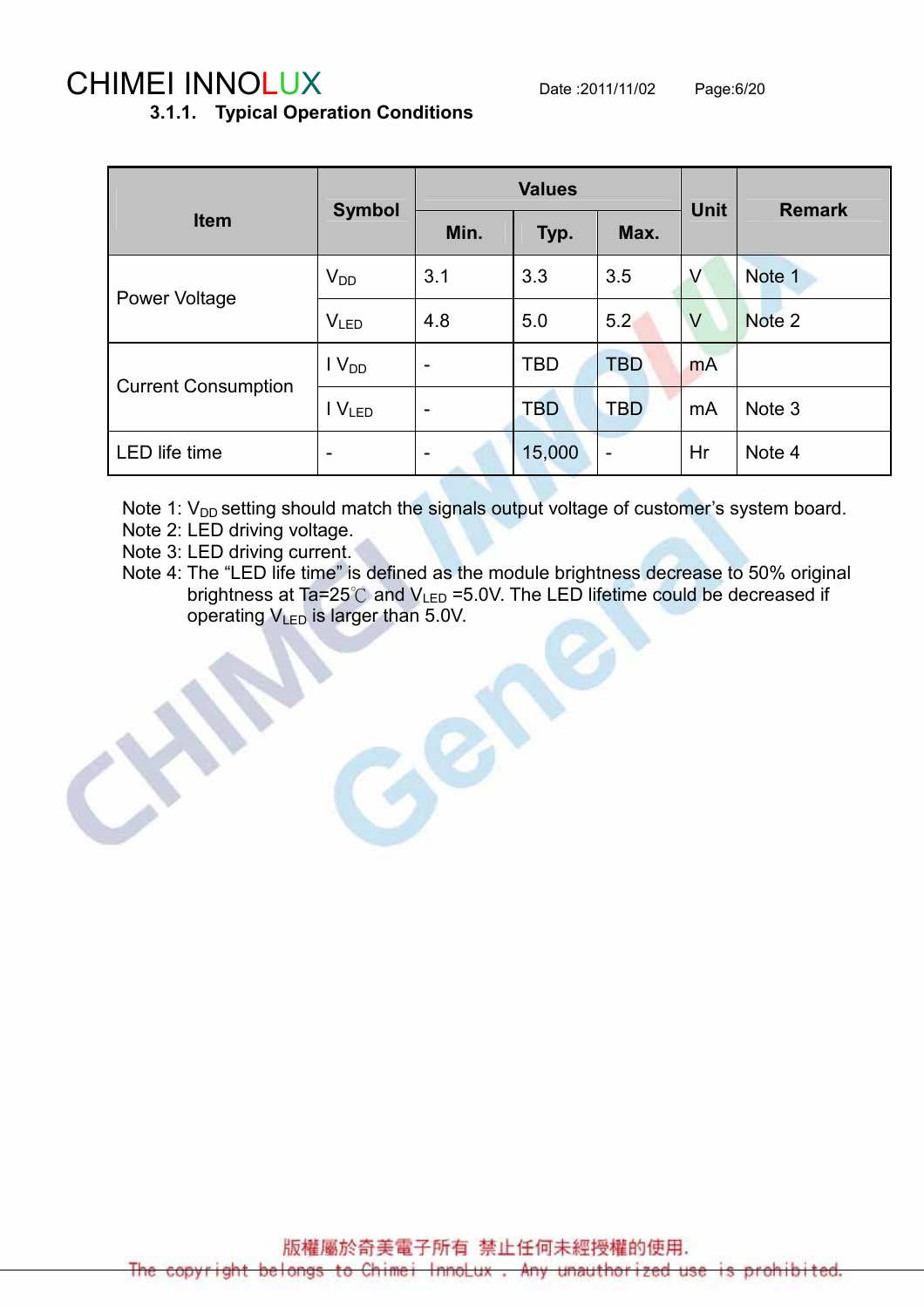CHIMEI INNOLUX Date :2011/11/02 Page:7/20



#### 3.3. Timing Characteristics

#### 3.3.1. AC Electrical Characteristics

| <b>Parameter</b>       | <b>Symbol</b>                |      | <b>Values</b>            | Unit | <b>Remark</b> |  |
|------------------------|------------------------------|------|--------------------------|------|---------------|--|
|                        |                              | Min. | Typ.                     | Max. |               |  |
| Clock frequency        | $R_{xFCLK}$                  | 20   | $\overline{\phantom{a}}$ | 81   | <b>MHz</b>    |  |
| Input data skew margin | <b>RSKM</b>                  | 500  | -                        | -    | ps            |  |
| Clock high time        | $\mathsf{T}_{\mathsf{LVCH}}$ |      | $4/(7*R_{xFCLK})$        | -    | ns            |  |
| Clock low time         | l <sub>LVCL</sub>            |      | $3/(7*R_{xFCLK})$        | -    | ns            |  |

版權屬於奇美電子所有 禁止任何未經授權的使用.

The copyright belongs to Chimei InnoLux . Any unauthorized use is prohibited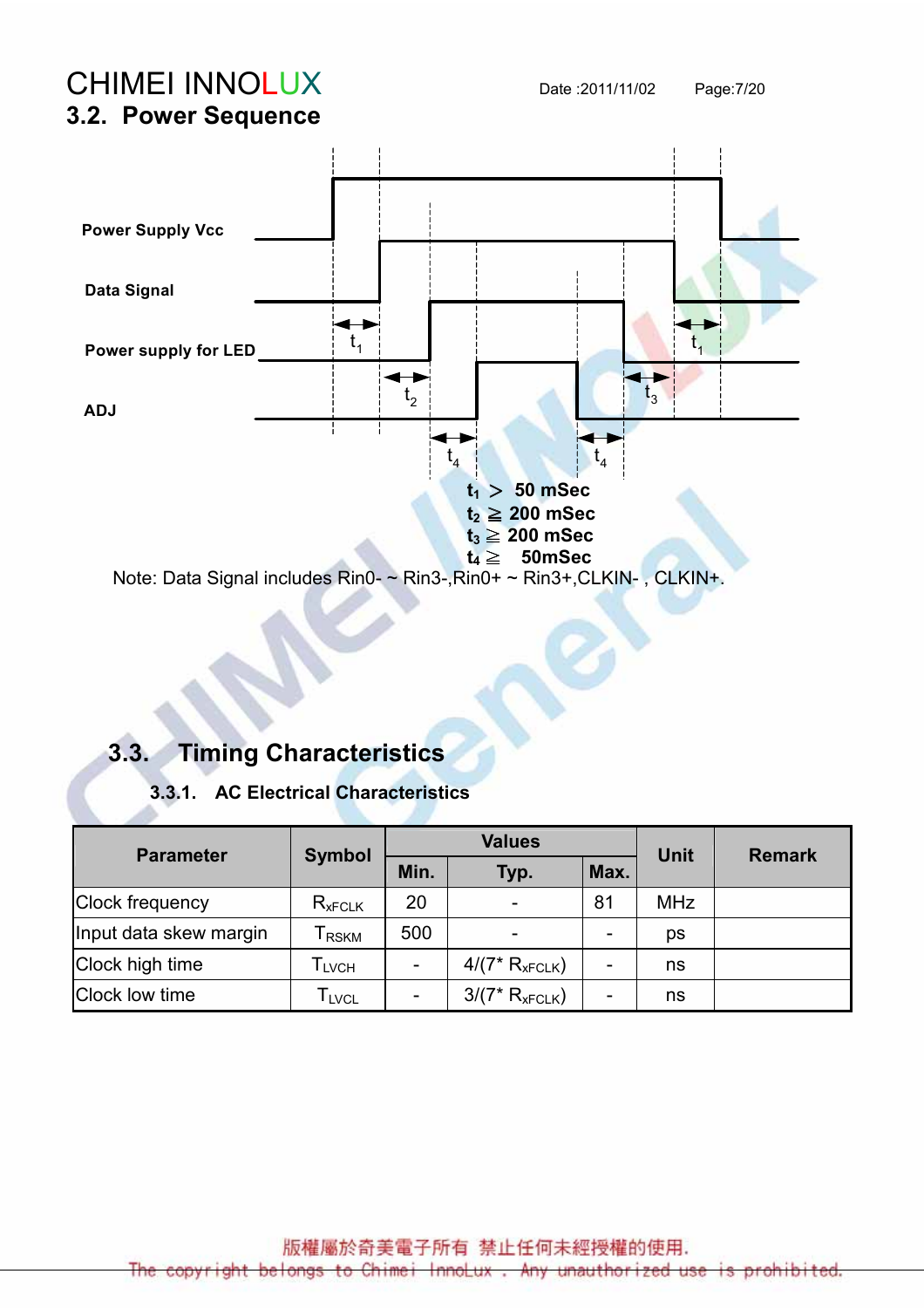## CHIMEI INNOLUX Date :2011/11/02 Page:8/20

3.3.2. Input Clock and Data Timing Diagram



版權屬於奇美電子所有 禁止任何未經授權的使用. The copyright belongs to Chimei InnoLux. Any unauthorized use is prohibited.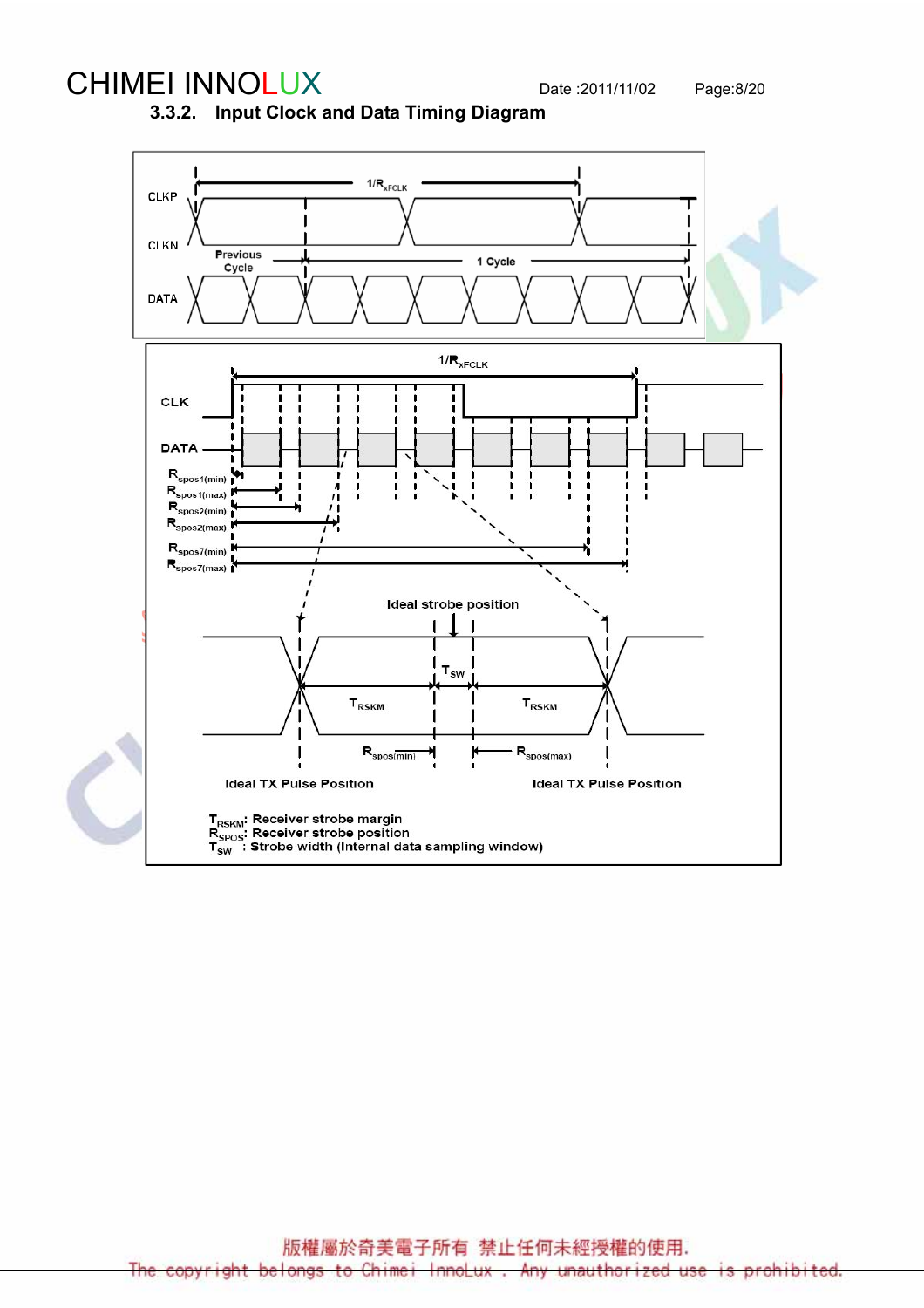# CHIMEI INNOLUX Date :2011/11/02 Page:9/20

#### 3.3.3. DC Electrical Characteristics

| <b>Parameter</b>                             | <b>Symbol</b>         |                | <b>Values</b> | <b>Unit</b>        | <b>Remark</b>  |                  |
|----------------------------------------------|-----------------------|----------------|---------------|--------------------|----------------|------------------|
|                                              |                       | Min.           | Typ.          | Max.               |                |                  |
| Differential input high<br>Threshold voltage | $R_{xVTH}$            |                |               | $+0.1$             | $\overline{V}$ | $R_{XVCM}$ =1.2V |
| Differential input low<br>Threshold voltage  | $R_{xVTL}$            | $-0.1$         |               |                    | $\vee$         |                  |
| Input voltage range<br>(singled-end)         | $R_{xV}$ <sub>N</sub> | $\overline{0}$ |               | 2.4                | $\vee$         |                  |
| Differential input common mode<br>voltage    | $R_{xVCM}$            | $ V_{ID} /2$   |               | $2.4 -  V_{1D} /2$ | V              |                  |
| Differential voltage                         | $ V_{ID} $            | 0.2            |               | 0.6                | V              |                  |
| Differential input leakage current           | RV <sub>x</sub>       | $-10$          |               | $+10$              | uA             |                  |

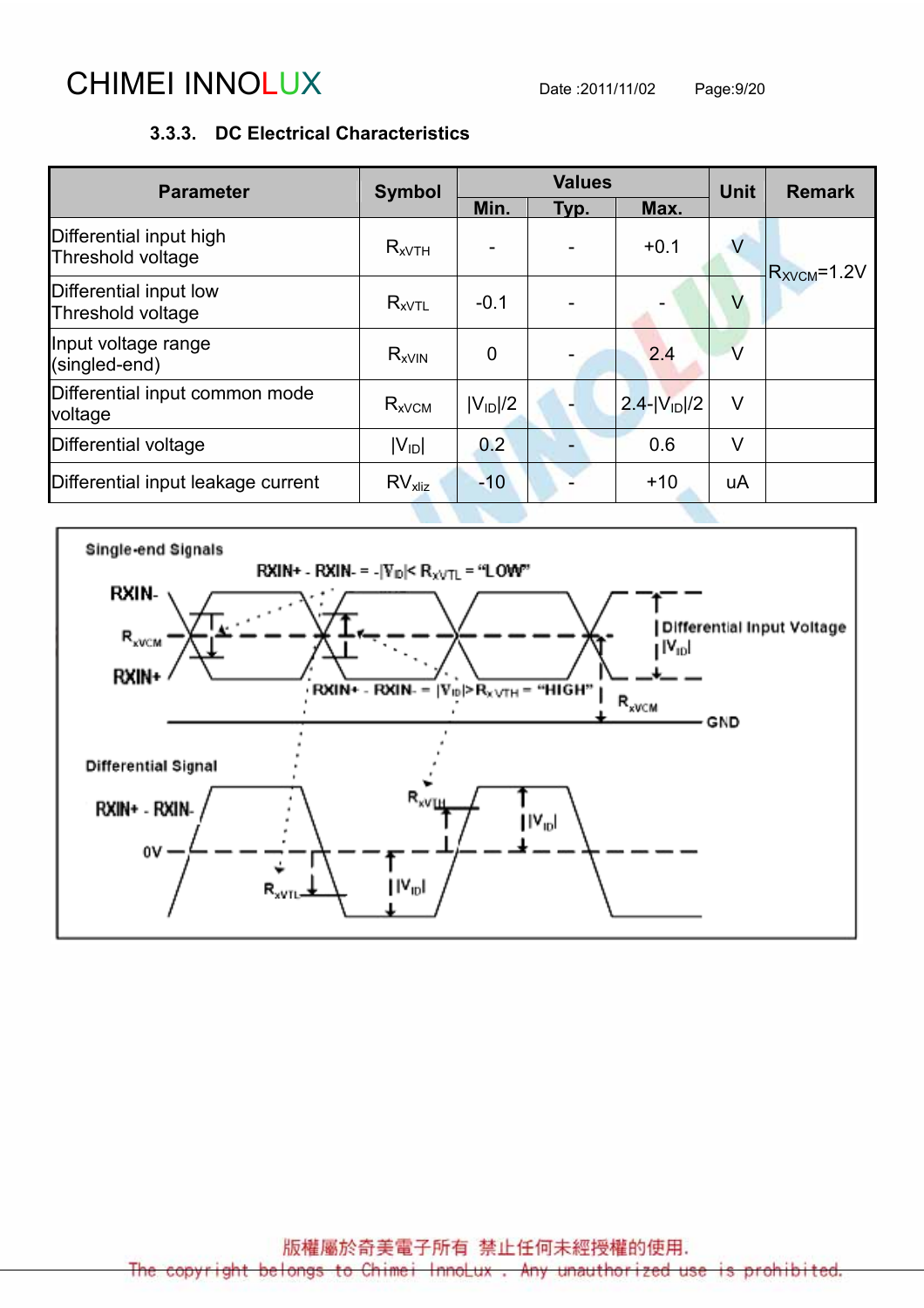# CHIMEI INNOLUX Date :2011/11/02 Page:10/20

3.3.4. Timing

| <b>Item</b>             |               |      | <b>Values</b> |      | <b>Remark</b> |                               |
|-------------------------|---------------|------|---------------|------|---------------|-------------------------------|
|                         | <b>Symbol</b> | Min. | Typ.          |      | <b>Unit</b>   |                               |
| <b>Clock Frequency</b>  | fclk          | 66.6 | 72.4          | 78.9 | <b>MHz</b>    | <b>Frame</b> rate<br>$=60$ Hz |
| Horizontal display area | thd           |      | 1280          |      |               |                               |
| <b>HS</b> period time   | th            | 1370 | 1440          | 1500 | <b>DCLK</b>   |                               |
| <b>HS Blanking</b>      | thb           | 90   | 160           | 220  | <b>DCLK</b>   |                               |
| Vertical display area   | tvd           |      | 800           |      |               |                               |
| VS period time          | tv            | 810  | 838           | 877  | Н             |                               |
| <b>VS Blanking</b>      | thb           | 10   | 38            | 77   | H             |                               |

版權屬於奇美電子所有 禁止任何未經授權的使用. The copyright belongs to Chimei InnoLux. Any unauthorized use is prohibited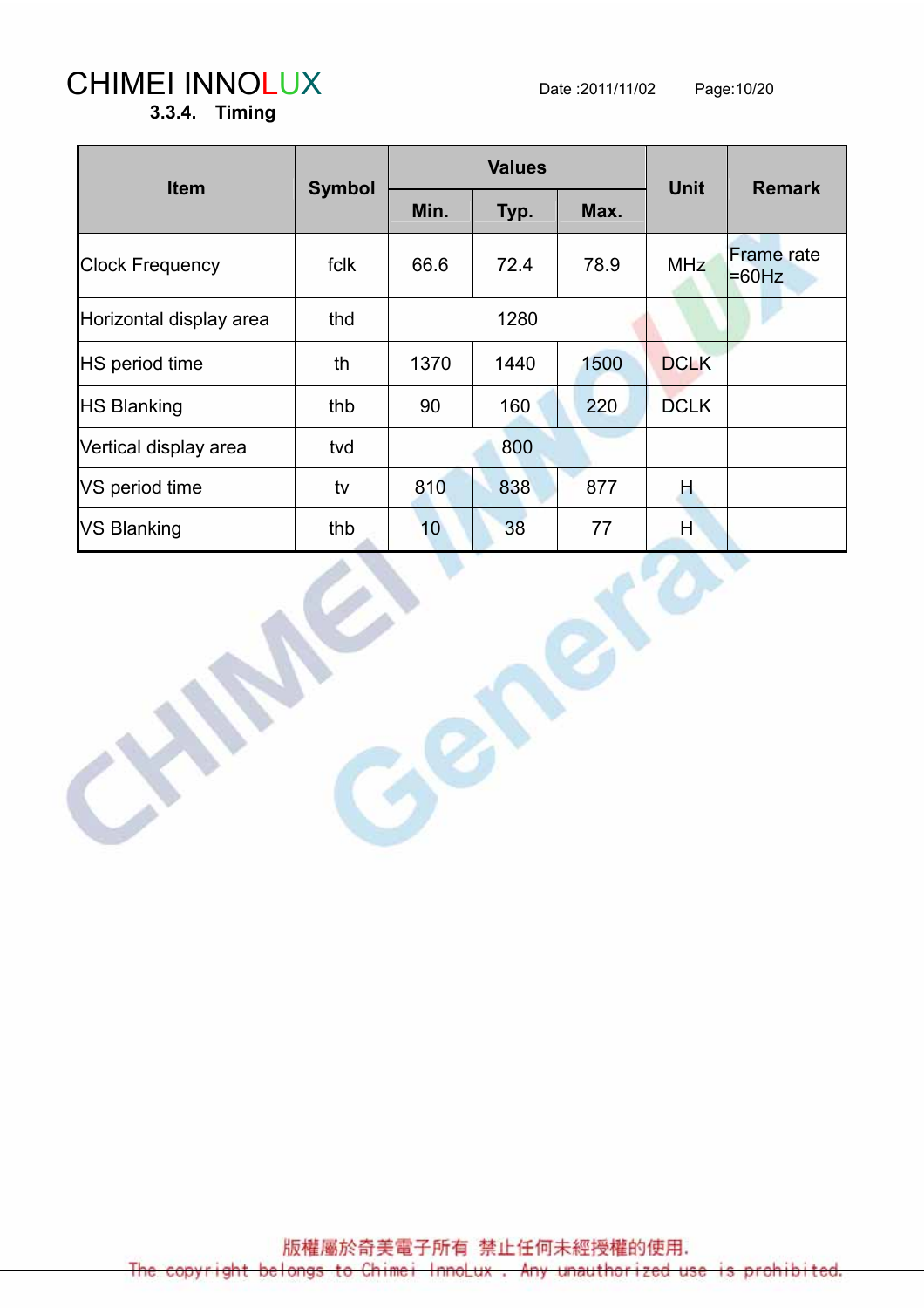# CHIMEI INNOLUX Date :2011/11/02 Page:11/20

3.3.5. Data Input Format

#### 6bit LVDS input





Note: Support DE timing mode only, SYNC mode not supported.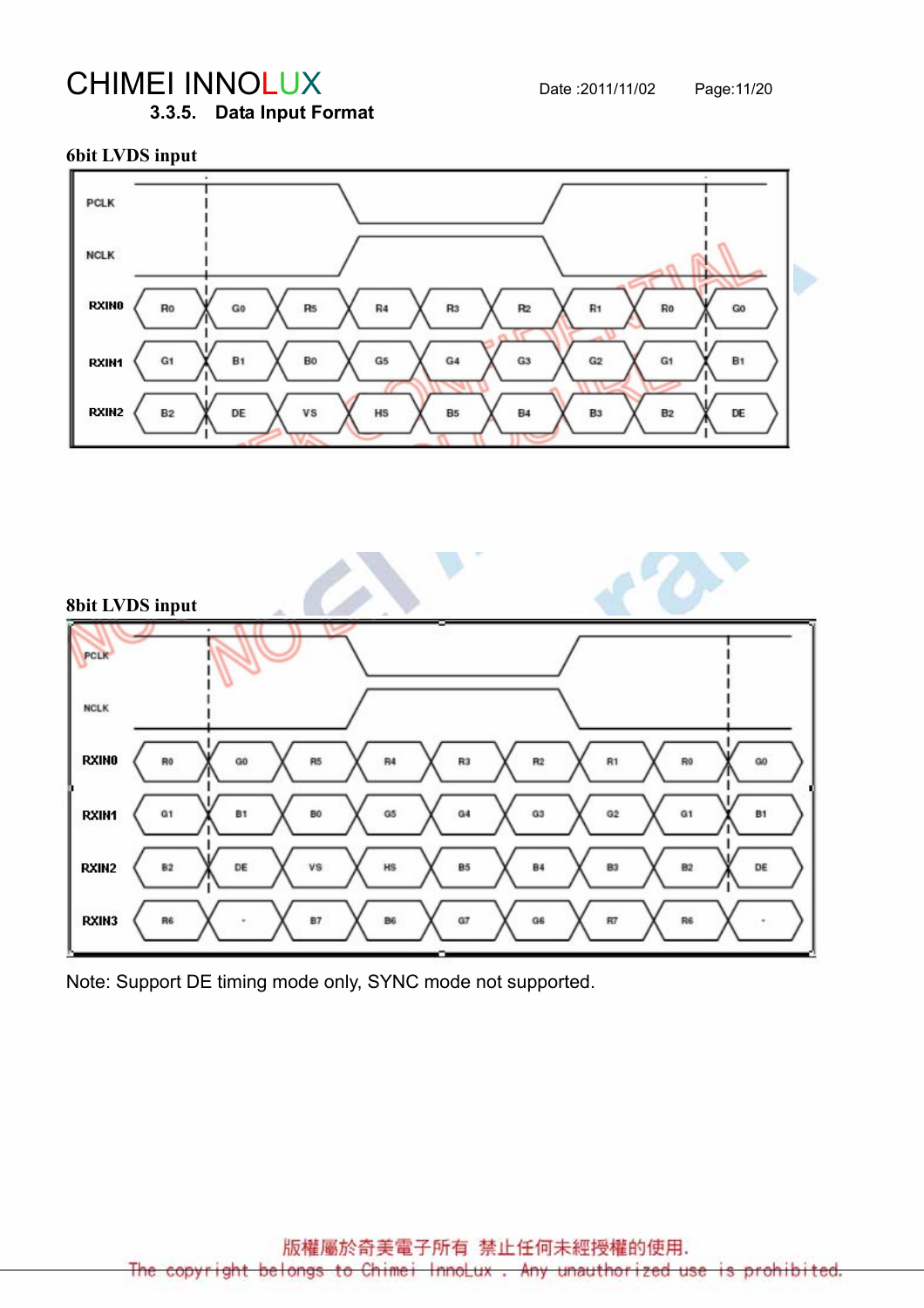# CHIMEI INNOLUX Date :2011/11/02 Page:12/20 4. Optical Specifications

| Item                            | <b>Symbol</b>          | <b>Condition</b>                       |      | <b>Values</b> | <b>Unit</b>              | <b>Remark</b>            |                  |
|---------------------------------|------------------------|----------------------------------------|------|---------------|--------------------------|--------------------------|------------------|
|                                 |                        |                                        | Min. | Typ.          | Max.                     |                          |                  |
|                                 | $\theta_L$             | $\Phi$ =180°(9 o'clock)                | 65   | 75            |                          |                          |                  |
| Viewing angle<br>$(CR \geq 10)$ | $\theta_{\mathsf{R}}$  | $\Phi = 0^\circ (3 \text{ o'clock})$   | 65   | 75            |                          | degree                   |                  |
|                                 | $\theta_T$             | $\Phi = 90^\circ (12 \text{ o'clock})$ | 65   | 75            |                          |                          | Note 1           |
|                                 | $\theta_{\text{B}}$    | $\Phi$ =270°(6 o'clock)                | 60   | 70            |                          |                          |                  |
| Response time                   | <b>T</b> <sub>ON</sub> |                                        |      | 10            | 20                       | msec                     | Note 3           |
|                                 | $T_{\text{OFF}}$       |                                        |      | 15            | 30                       | msec                     | Note 3           |
| Contrast ratio                  | <b>CR</b>              |                                        | 500  | 700           |                          |                          | Note 4           |
|                                 | $W_X$                  | Normal<br>$\theta = \Phi = 0^\circ$    | 0.26 | 0.31          | 0.36                     | $\overline{\phantom{a}}$ | Note 2           |
| Color chromaticity              | $W_Y$                  |                                        | 0.28 | 0.33          | 0.38                     | $\overline{\phantom{a}}$ | Note 5<br>Note 6 |
| Luminance                       |                        |                                        | 240  | 300           | $\overline{\phantom{0}}$ | cd/m <sup>2</sup>        | Note 6           |
| Luminance<br>uniformity         | Υ <sub>υ</sub>         |                                        | 70   | 75            |                          | $\%$                     | Note 7           |

Test Conditions:

1.  $V_{DD}$ =3.3V,  $V_{LED}$ =5.0V, the ambient temperature is 25°C.

2. The test systems refer to Note 2.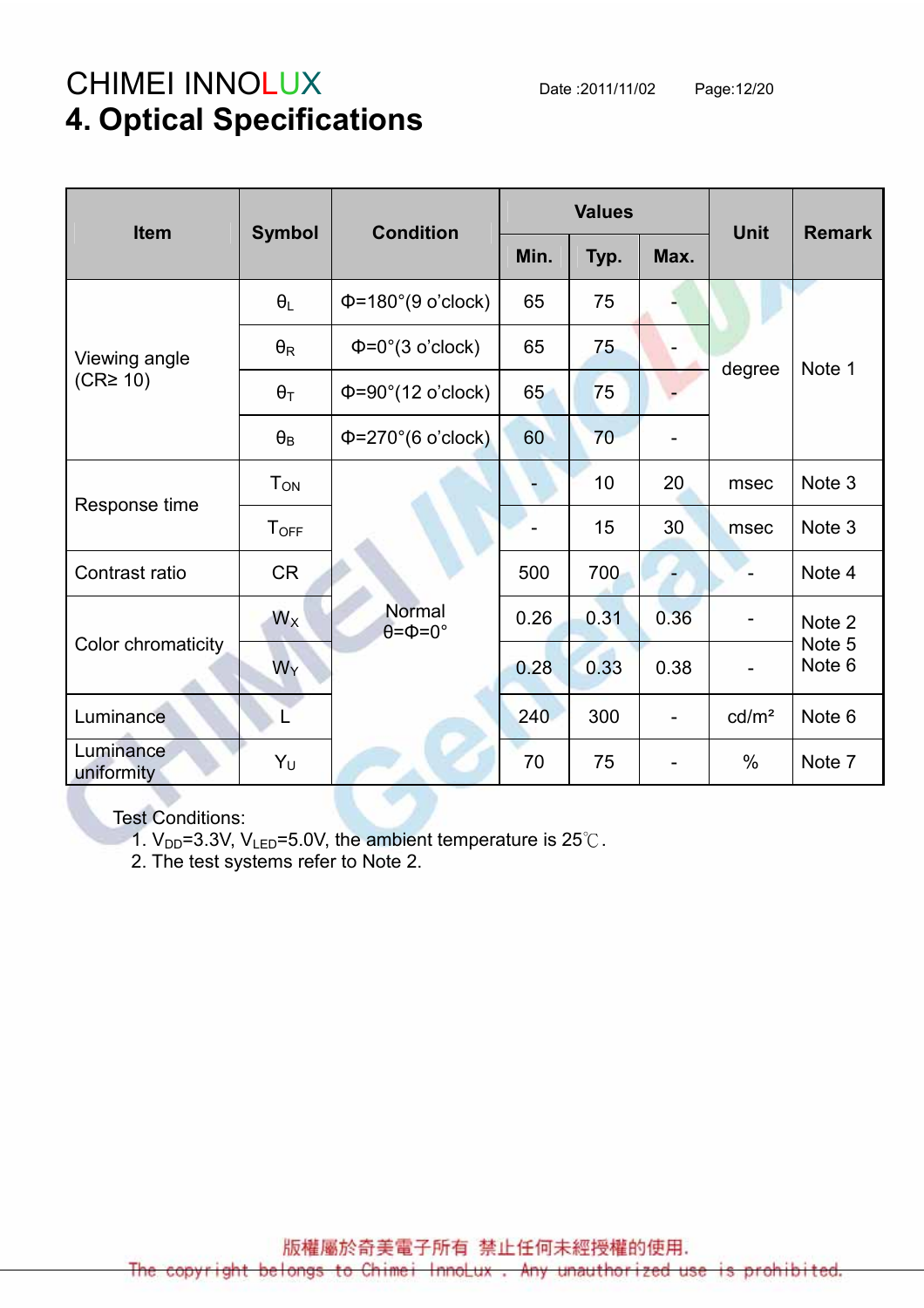### CHIMEI INNOLUX Date :2011/11/02 Page:13/20

Note 1: Definition of viewing angle range



Note 2: Definition of optical measurement system.

 The optical characteristics should be measured in dark room. After 30 minutes operation, the optical properties are measured at the center point of the LCD screen. (Response time is measured by Photo detector TOPCON BM-7, other items are measured by BM-5A/Field of view: 1° /Height: 500mm.)



Fig. 4-2 Optical measurement system setup

Note 3: Definition of Response time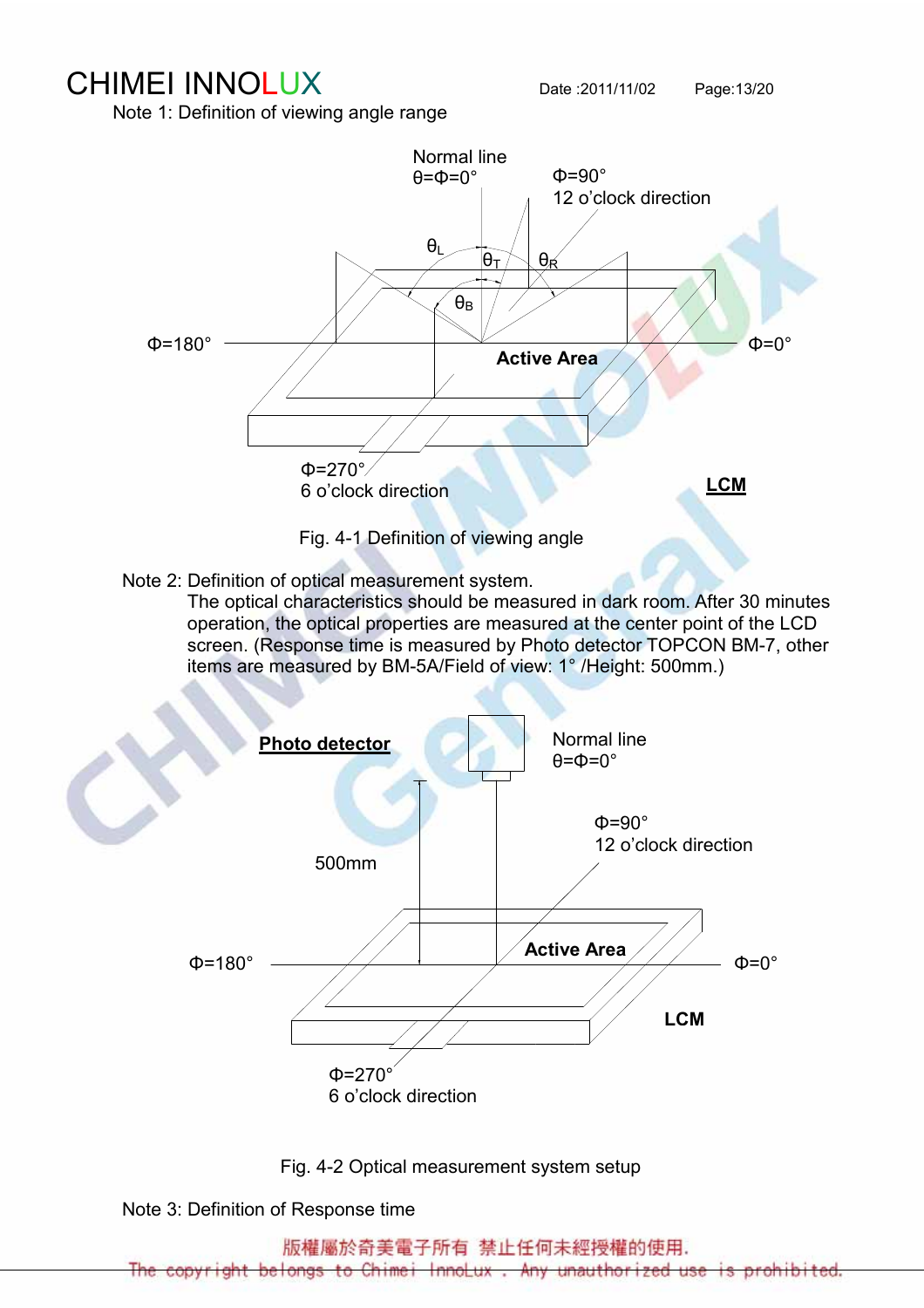# CHIMEI INNOLUX Date :2011/11/02 Page:14/20

 The response time is defined as the LCD optical switching time interval between "White" state and "Black" state. Rise time  $(T_{ON})$  is the time between photo detector output intensity changed from 90% to 10%. And fall time  $(T<sub>OFF</sub>)$  is the time between photo detector output intensity changed from 10% to 90%.





Note 4: Definition of contrast ratio

Contrast ratio  $(CR) = \frac{E}{L}$  Luminance measured when  $LCD$  on the "Black" state Luminance measured when LCD on the "White" state

 Note 5: Definition of color chromaticity (CIE1931) Color coordinates measured at center point of LCD.

 Note 6: All input terminals LCD panel must be ground while measuring the center area of the panel. The LED driving condition is  $V_{\text{LED}}$ =5.0V.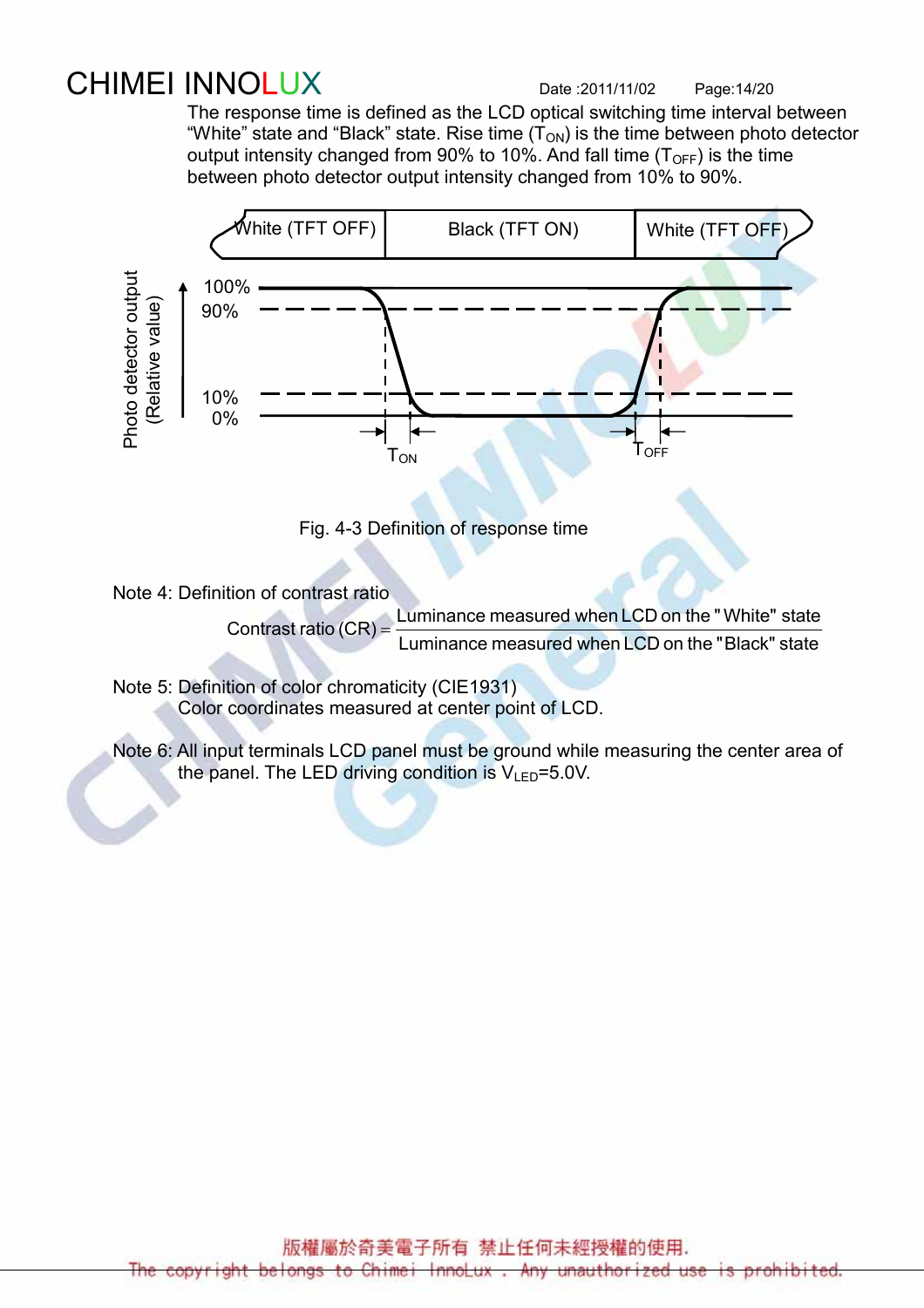### CHIMEI INNOLUX Date :2011/11/02 Page:15/20

Note 7: Definition of Luminance Uniformity

Active area is divided into 9 measuring areas (Refer to Fig. 4-4 ).Every measuring point is placed at the center of each measuring area.



Fig. 4-4 Definition of measuring points

**B**<sub>max</sub>: The measured maximum luminance of all measurement position. **B<sub>min</sub>**: The measured minimum luminance of all measurement position.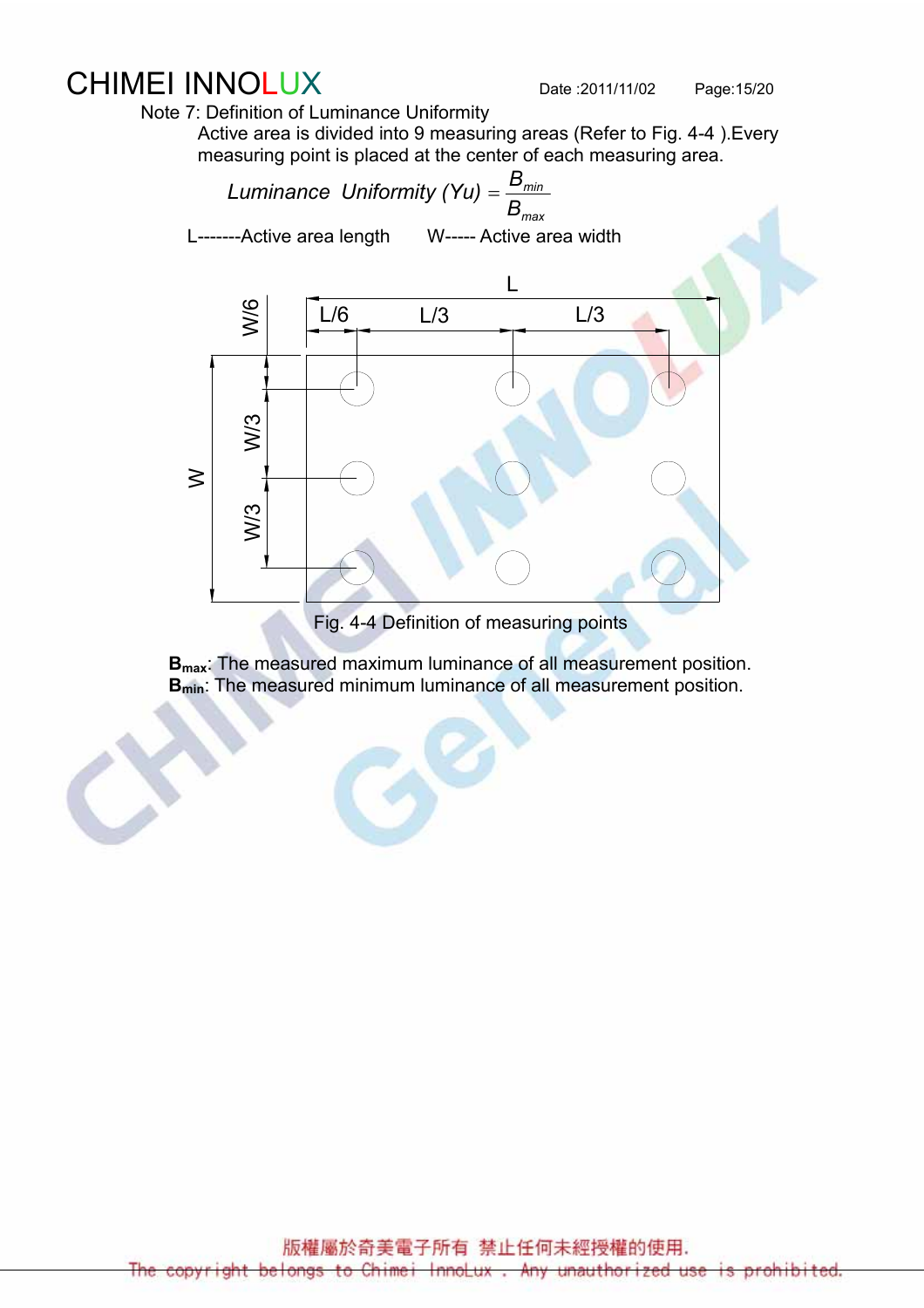# CHIMEI INNOLUX Date :2011/11/02 Page:16/20 5. Reliability Test Items

| <b>Item</b>                                 | <b>Test Conditions</b>                                                                                                                               |                                     | <b>Remark</b>  |  |
|---------------------------------------------|------------------------------------------------------------------------------------------------------------------------------------------------------|-------------------------------------|----------------|--|
| <b>High Temperature Storage</b>             | Ta = $60^{\circ}$ C                                                                                                                                  | 240hrs                              | Note 1, Note 4 |  |
| Low Temperature Storage                     | Ta = $-20^{\circ}$ C                                                                                                                                 | 240hrs                              | Note 1, Note 4 |  |
| <b>High Temperature Operation</b>           | $Ts = 50^{\circ}$                                                                                                                                    | 240hrs                              | Note 2, Note 4 |  |
| Low Temperature Operation                   | Ta = $-10^{\circ}$ C                                                                                                                                 | 240hrs                              | Note 1, Note 4 |  |
| Operate at High Temperature<br>and Humidity | +40℃, 90%RH                                                                                                                                          | 240hrs                              | Note 4         |  |
| <b>Thermal Shock</b>                        | -20°C/30 min $\sim$ +60°C/30 min for a total 100<br>cycles, Start with cold temperature and end<br>with high temperature.                            | Note 4                              |                |  |
| <b>Vibration Test</b>                       | Frequency range: 10~55Hz<br>Stroke: 1.5mm<br>Sweep:10Hz~55Hz~10Hz<br>2 hours for each direction of X. Y. Z.<br>(6 hours for total)                   |                                     |                |  |
| <b>Mechanical Shock</b>                     | 100G 6ms, ±X, ±Y, ±Z 3 times for each<br>direction                                                                                                   |                                     |                |  |
| <b>Package Vibration Test</b>               | <b>Random Vibration:</b><br>0.015G*G/Hz from 5-200HZ, -6dB/Octave<br>from 200-500HZ<br>2 hours for each direction of X. Y. Z.<br>(6 hours for total) |                                     |                |  |
| Package Drop Test                           | Height:60 cm<br>1 corner, 3 edges, 6 surfaces                                                                                                        |                                     |                |  |
| <b>Electro Static Discharge</b>             |                                                                                                                                                      | ± 2KV, Human Body Mode, 100pF/1500Ω |                |  |

Note 1: Ta is the ambient temperature of samples.

Note 2: Ts is the temperature of panel's surface.

 Note 3: In the standard condition, there shall be no practical problem that may affect the display function. After the reliability test, the product only guarantees operation, but don't guarantee all of the cosmetic specification.

Note 4: Before cosmetic and function test, the product must have enough recovery time, at least 2 hours at room temperature.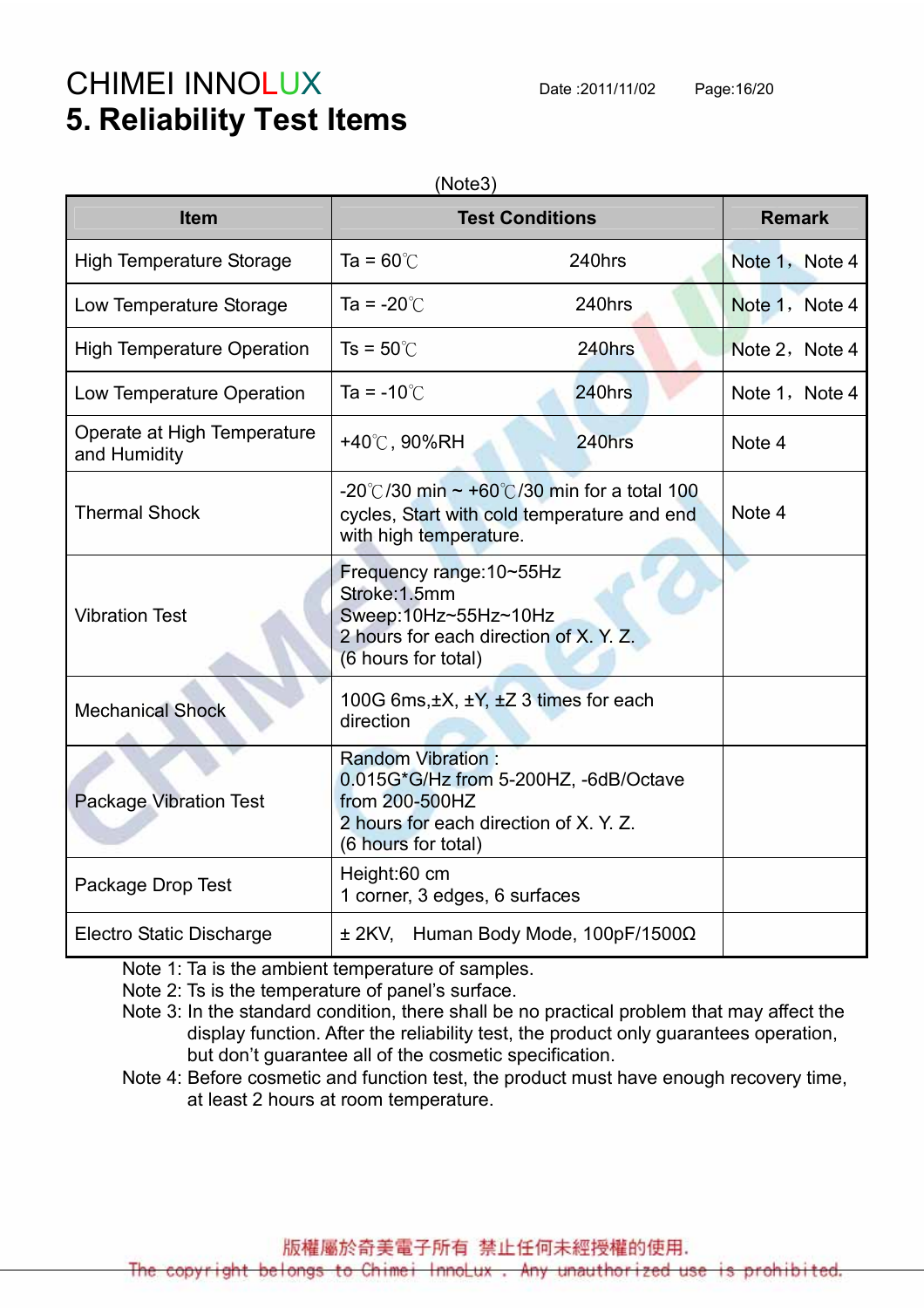# CHIMEI INNOLUX Date :2011/11/02 Page:17/20

### 6. General Precautions

#### 6.1. Safety

Liquid crystal is poisonous. Do not put it in your mouth. If liquid crystal touches your skin or clothes, wash it off immediately by using soap and water.

#### 6.2. Handling

1. The LCD panel is plate glass. Do not subject the panel to mechanical shock or to excessive force on its surface.

2. The polarizer attached to the display is easily damaged. Please handle it carefully to avoid scratch or other damages.

3. To avoid contamination on the display surface, do not touch the module surface with bare hands.

4. Keep a space so that the LCD panels do not touch other components.

5. Put cover board such as acrylic board on the surface of LCD panel to protect panel from damages.

6. Transparent electrodes may be disconnected if you use the LCD panel under environmental conditions where the condensation of dew occurs.

7. Do not leave module in direct sunlight to avoid malfunction of the ICs.

#### 6.3. Static Electricity

1. Be sure to ground module before turning on power or operating module.

2. Do not apply voltage which exceeds the absolute maximum rating value.

#### 6.4. Storage

1. Store the module in a dark room where must keep at 25±10℃ and 65%RH or less.

2. Do not store the module in surroundings containing organic solvent or corrosive

gas.

3. Store the module in an anti-electrostatic container or bag.

#### 6.5. Cleaning

- 1. Do not wipe the polarizer with dry cloth. It might cause scratch.
- 2. Only use a soft sloth with IPA to wipe the polarizer, other chemicals might permanent damage to the polarizer.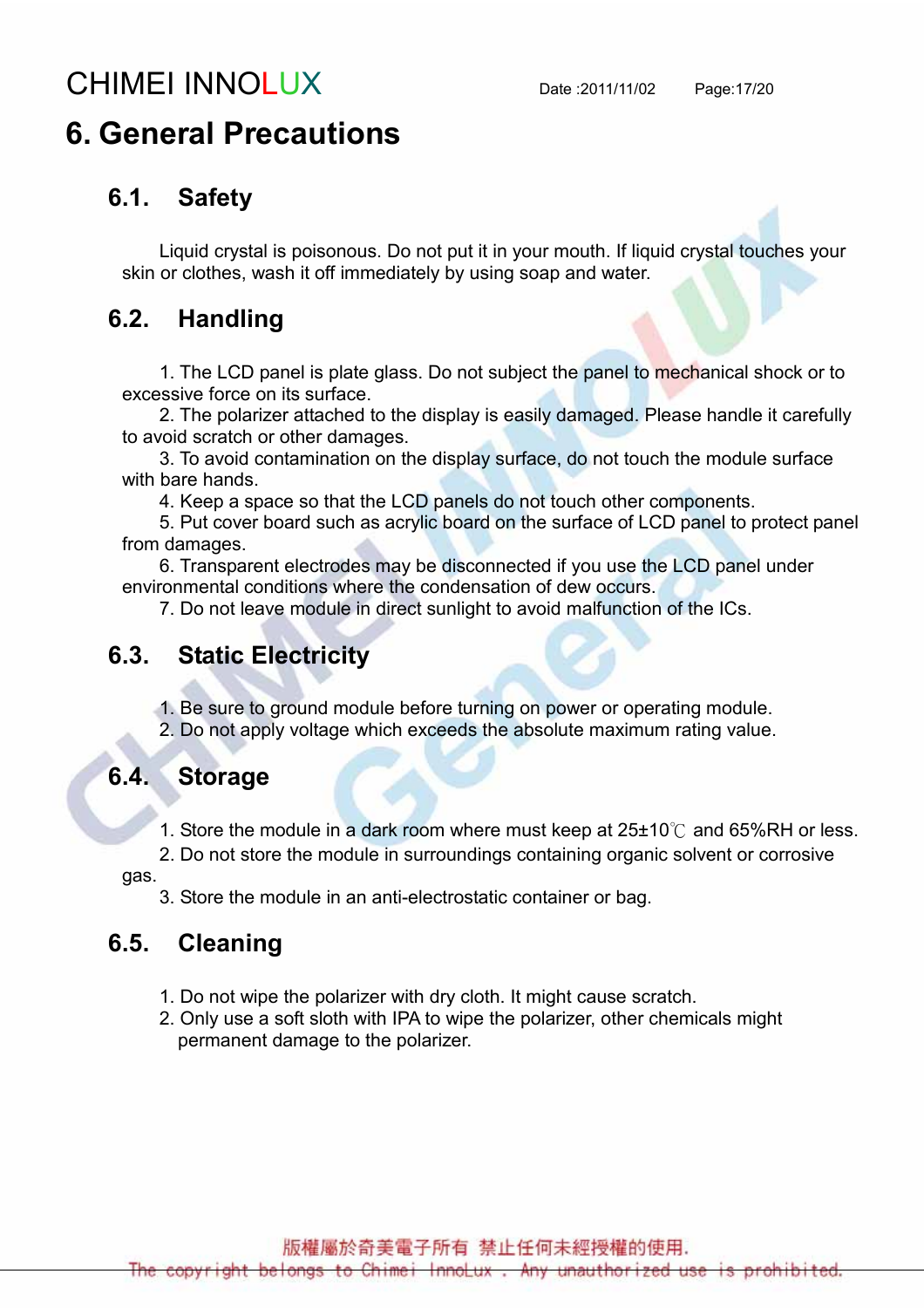# CHIMEI INNOLUX Date :2011/11/02 Page:18/20 7. Mechanical Drawing



版權屬於奇美電子所有 禁止任何未經授權的使用.

The copyright belongs to Chimei InnoLux unauthor ized use is prohibited. Any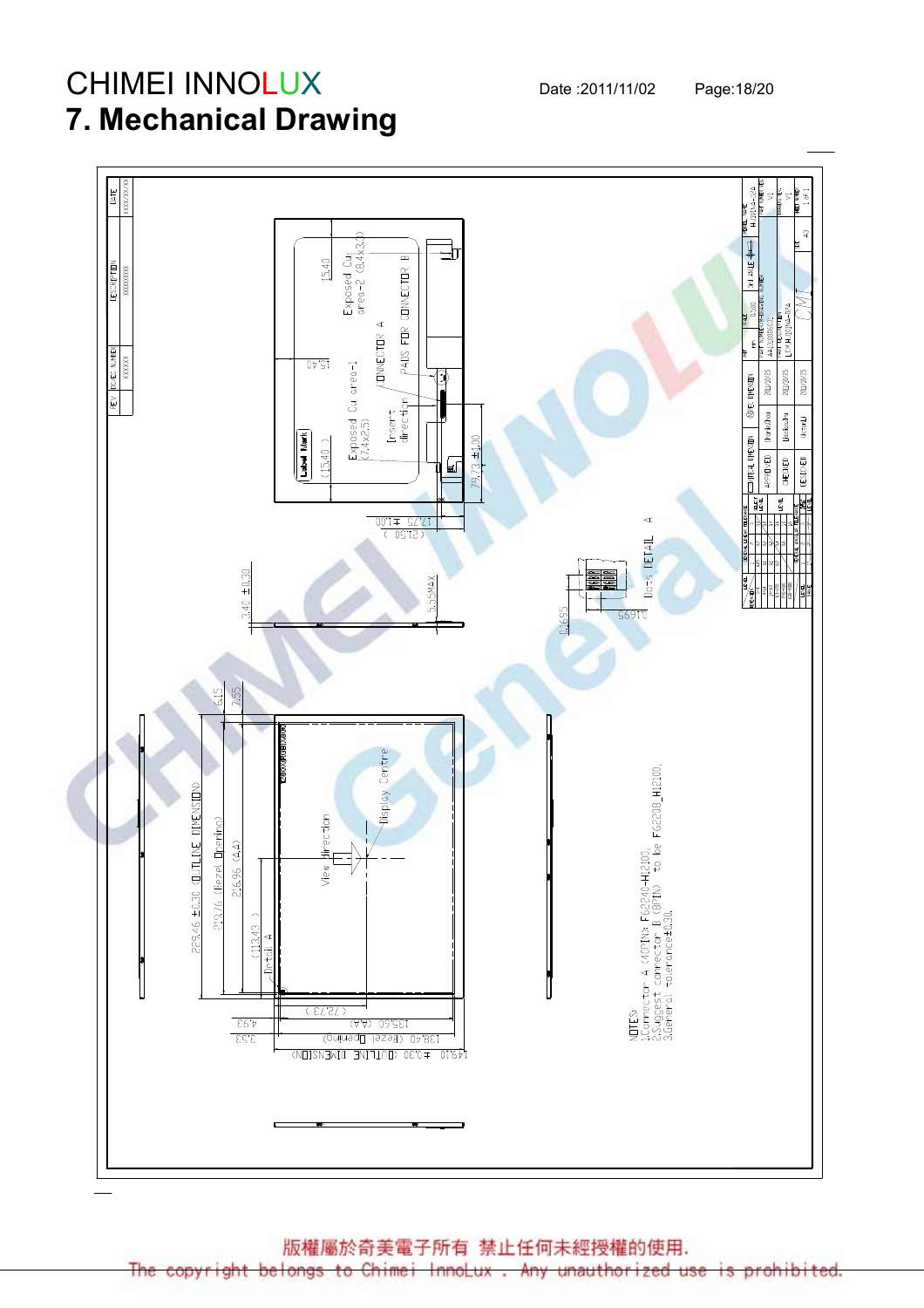# CHIMEI INNOLUX Date :2011/11/02 Page:19/20 8. Package Drawing

#### 8.1. Packaging Material Table

| No.            | <b>Item</b>               | <b>Model</b><br>(Material)    | Dimensions(mm)                   | <b>Unit</b><br>Weight<br>(kg) | Quantity         | <b>Remark</b> |
|----------------|---------------------------|-------------------------------|----------------------------------|-------------------------------|------------------|---------------|
| $\mathbf 1$    | <b>LCM</b><br>Module      | HJ101NA-02A                   | $229.46 \times 149.2 \times 3.4$ | <b>TBD</b>                    | 25pcs            |               |
| 2              | <b>Anti-Static</b><br>Bag | <b>PE</b>                     | $240 \times 204$                 | TBD                           | 25pcs            |               |
| $\mathbf{3}$   | Corrugated<br>Paper       | <b>B</b> Corrugated<br>paper  | $513 \times 177 \times 35$       | <b>TBD</b>                    | 2pcs             |               |
| $\overline{4}$ | <b>Partition</b>          | <b>BC Corrugated</b><br>paper | $512 \times 349 \times 228$      | <b>TBD</b>                    | 1set             |               |
| 5              | Dust-Proof<br>Bag         | <b>PE</b>                     | $700 \times 530$                 | 0.048                         | 1 <sub>pcs</sub> |               |
| 6              | Carton                    | Corrugated<br>paper           | $530 \times 355 \times 255$      | 1.100                         | 1 <sub>pcs</sub> |               |
| 8              | Total weight              |                               | <b>TBD</b>                       |                               |                  |               |

#### 8.2. Packaging Quantity

Total LCM quantity in Carton: no. of Partition 1 Rows  $\times$  quantity per Row 15 = 25